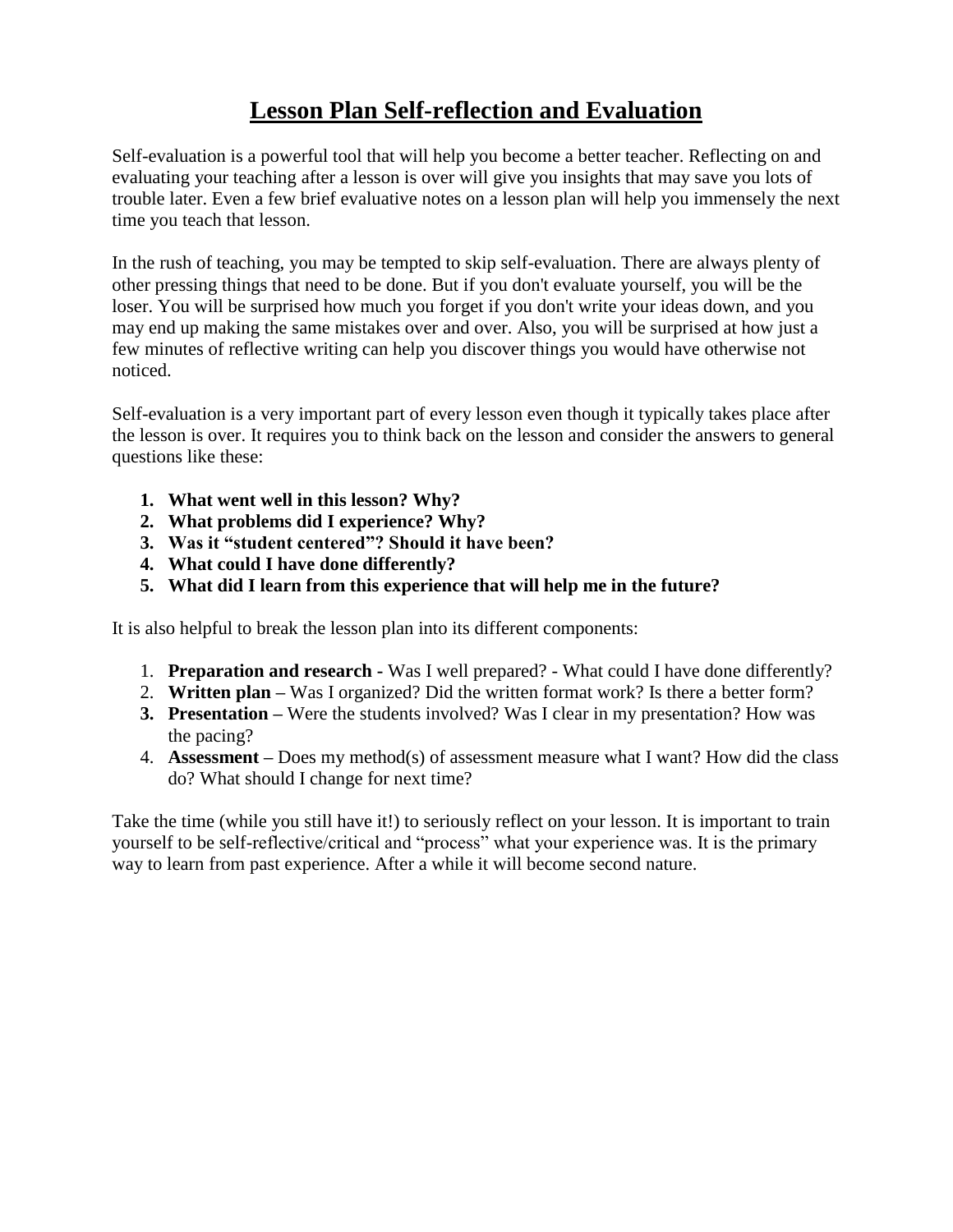## **Sample Narrative reflections:**

Sample Self-evaluation (written in teacher's log after lesson) #1

*This group of students is great! They remembered a lot from the last lesson. All of them demonstrated eagerness to learn.*

*Overall, the lesson went really well. I called on students by name and used information about them (from the information sheets they filled out during the first class period) in the examples I gave.*

*Unfortunately, I spent so much time on the presentation stage of the lesson that we had to rush through the other activities. I think I had too much vocabulary to cover. Next time, I will start with the specific information on the back of the application.*

*I felt like I talked too much. The more timid students didn't get a chance to practice speaking. I wish I had included more communicative activities involving the students. That way they would get more of the practice they need.*

Sample Self-Evaluation #2

*During the first part of the lesson I felt insecure. I temporarily lost my focus because of the new circumstances and because many of the students arrived late. As a result, the lesson did not start well. It was choppy and disjointed.*

*Once I got into the lesson, I felt more comfortable. When we began the exercises and the students started participating, things got better. The laughter and interactions at the end humanized what had started out to be a structured, dry lesson. I could actually sense that learning was taking place and that I was directing that learning.*

*From this experience I learned that I need to create a more open teaching style. I must also remember to spend less time on explanations and get right into the practice activities. They were more effective than reading the story and underlining the prepositions. I also realized more than ever the importance of being flexible. Changes may be necessary in the best of lesson plans.*